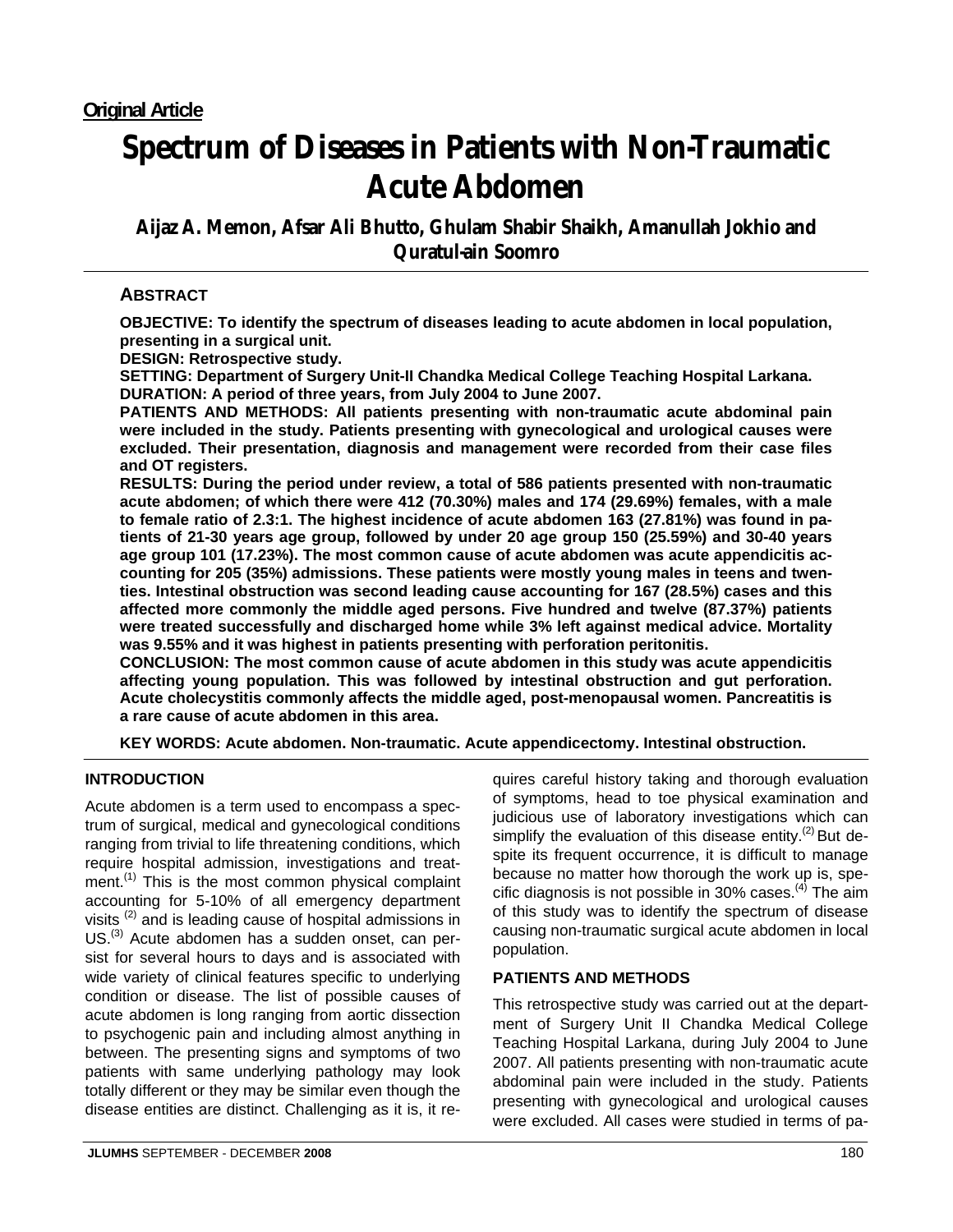#### **Non Traumatic Acute Abdomen**

tient's particulars, clinical presentation, radiological and other investigations performed, modalities of treatment, operative findings, postoperative course, morbidity and mortality. Patient case files and operation theatre record provided all useful information. All patients following a clinical diagnosis of acute abdomen were initially adequately resuscitated and investigated. A plain abdominal radiograph was first and foremost investigation performed. Ultrasound and laboratory investigations further aided to evaluation and management. The decision whether the patient requires emergency or elective surgical procedure was based on clinical presentation and diagnosis. The patients presenting with perforation peritonitis underwent explorative laparotomy under emergency setting while patients with appendicular mass, acute cholecystitis, pancreatitis and hepatic abscess were managed conservatively initially and operated subsequently when indicated.

### **RESULTS**

Out of 586 patients, 412 (70.30%) were males and 172 (29.69%) females with a male to female ratio of 2.3:1. Highest incidence of acute abdomen i.e. 163 (27.81%), was found in patients of 21-30 years age group, followed by under 20 age group i.e. 150 (25.59%) and 30-39 age group 101 (17.23%). There were 88 (15.01%) cases in forties and 58 (9.89%) cases in fifties. The age and sex distribution is shown in **Table I**. The youngest patient was 13 years of age presenting with acute appendicitis and eldest was 87 female presenting with intestinal obstruction. Acute appendicitis was the most common cause of acute abdomen, accounting 205 (35%) admissions. These patients presented with migratory pain in right iliac fossa and were diagnosed as the case of acute appendicitis on Alvarado's score and confirmed on ultrasonography. Forty-four patients were diagnosed with appendicular mass and were managed conservatively. One hundred and sixty-one patients underwent emergency appendectomy. One-hundred and three patients had simple inflamed/friable appendix, 49 patients had perforated appendix, 6 had appendicular abscess and 3 had gangrenous appendix. Intestinal obstruction was second leading cause of acute abdomen. It affected mostly males above 40 years of age. One hundred and sixty-seven patients were diagnosed with intestinal obstruction and included, acute, sub-acute and chronic obstruction. Most common cause was intestinal bands and adhesions, followed by tuberculous strictures. Six patients had carcinoma

of colon, and only two had carcinoma of rectum. One hundred thirty-seven (23.33%) patients presented with gut perforation. Eighty-six patients had peptic ulcer perforation, 66 in antrum of stomach, 2 in body, 2 in pylorus and 6 in duodenal bulb. Ten patients were managed conservatively and remainder underwent repair and omentopexy. Sixteen patients had perforation in jejunum and 35 had ileal perforations, of which 18 occurred as complication of typhoid fever, 6 followed longstanding obstructions and remaining were rendered non-specific as no cause could be identified for the inflammatory process. Forty-two (7.15%) presented with acute cholecystitis and were managed conservatively initially and majority underwent laparoscopic cholecystectomy as elective procedure later on. Twenty-eight (4.77%) patients were diagnosed with hepatic abscess; 4 had burst at the time of presentation. Eleven patients with hepatic abscess were managed conservatively, while 7 were drained under ultrasound guidance and 11 on laparotomy. There were only 4 cases of pancreatitis, while only 3 patients were diagnosed with Meckel's diverticuliltis on laparotomy. The causes and their percentages are shown in **Chart I**. Five hundred and twelve (87.37 %) were treated successfully and discharged home, 18 (3.07%) left against medical advice, while 56 expired giving a mortality of 9.59%. Mortality was found to be highest in patients with gut perforation i.e. 32 patients, followed by intestinal obstruction in 21 patients, while 3 patients had burst hepatic abscess leading to peritonitis as cause of death.

**TABLE I: AGE AND SEX DISTRIBUTION IN PATIENTS PRESENTING WITH ACUTE ABDOMEN**

| Age<br>Ranges | <b>Male</b> | <b>Female</b> | <b>Total</b> | <b>Percent-</b><br>age |
|---------------|-------------|---------------|--------------|------------------------|
| < 21          | 113         | 37            | 150          | 25.59 %                |
| $21 - 30$     | 121         | 42            | 163          | 27.81 %                |
| $31 - 40$     | 59          | 42            | 101          | 17.23 %                |
| 41-50         | 53          | 35            | 88           | 15.01 %                |
| $51 - 60$     | 46          | 12            | 58           | 9.89%                  |
| 61-70         | 12          | 03            | 15           | 2.55%                  |
| > 70          | 08          | 03            | 11           | 1.87 %                 |
| <b>Total</b>  | 412         | 174           | 586          | 100%                   |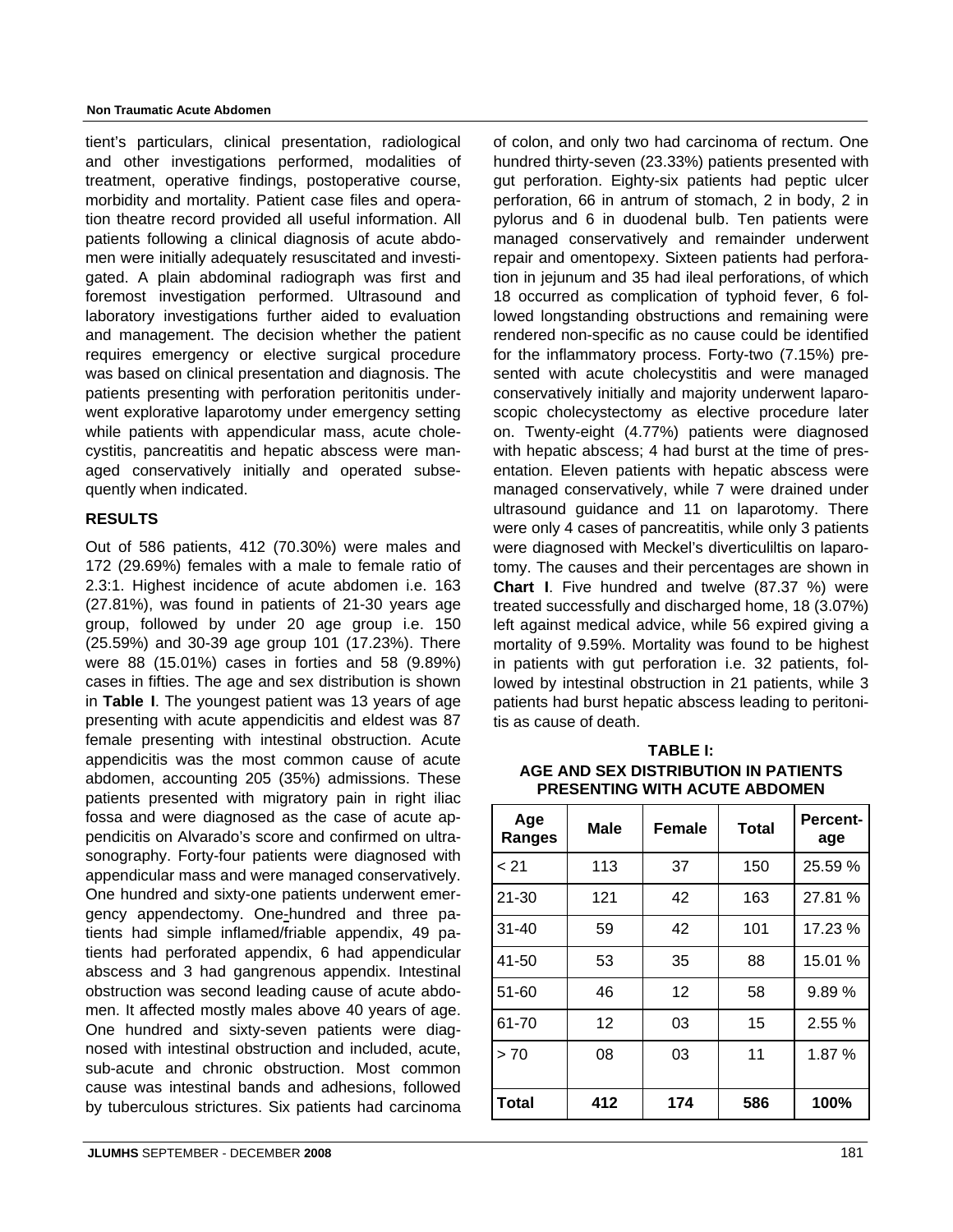



## **DISCUSSION**

Acute abdominal pain constitutes a significant percentage of emergency admissions worldwide and comprises the largest group (non-traumatic) of people presenting as general surgical emergency <sup>(5)</sup>. The term encompasses within it a long list of differential diagnoses and poses a greatest challenge to clini $cians^{(6)}$ . Pattern of disease vary according to age, sex, geography, social class, genetic and environmental factors. Very few local studies are available on the topic of spectrum of disease in patients presenting with acute abdomen. This study attempts to highlight the causes of non-traumatic acute abdomen in local population. In this study, the highest incidence of acute abdomen was found in patients of age group twenties, followed by teens, which is in contrast to studies conducted in west where the incidence was found to be highest in 45-60 years age groups.  $(7)$ Male predominance noticed in this study is similar to the studies conducted locally and in west. Appendicitis was the most common cause of acute abdomen in this study, consistent with other studies carried in England and locally,(8-10) which also stated it to be more common between ages 10 and 20 years, as in this study but no age is exempted. Most patients in our study presented with migratory pain in RIF, with pyrexia and rebound tenderness in RIF on examination, but none of these are specific for appendicitis. Similar to a meta-analysis of signs and symptoms associated with acute appendicitis, which was unable to identify any one diagnostic finding but showed that migration of pain was associated with diagnosis of appendicitis.<sup>(11)</sup>

Intestinal obstruction was found to be the second most common cause of acute abdomen in our study. It was more common in patients above 40 years of age and predominantly in males. Perforation peritonitis was another common cause. Perforation of bowel is a serious complication and remains a significant surgical problem in developing nations and is associated with high morbidity and mortality.<sup>(10)</sup> In our study, 86 patients had peptic ulcer perforation, seventy in stomach and six in duodenum; it was more common in elderly in  $4<sup>th</sup>$  and  $5<sup>th</sup>$  decade of life, predominantly in males. This is consistent with previous studies  $(7,12)$ . Ten patients were managed conservatively, 76 underwent laparatomy and omentopexy was the common procedure performed as in any other setting. Thirty-four (24%) patients had perforation in ileum, 14 (10.2%) had jejunal and 3 (2.1%) had colonic perforations. The most common cause of illeal perforation was typhoid accounting for 67% of total ileal perforation. This is consistent with a local study which stated the typhoid as cause for 62% of total ileal perforations (13). Nonspecific perforation was found to be the second leading cause. In these cases, operative findings were similar to that of typhoid fever but no laboratory investigations supported typhoid. Only three patients had tuberculous perforations. These causes are extremely rare in west, where Crohn's disease, foreign bodies, perforated diverticulae and radiation enteritis are usual causes <sup>(13)</sup>. Simple debridement and closure of perforation followed by ileostomy were most commonly employed procedure. Seventy-four (12.6%) patients reported hepatobilliary diseases; forty-two (7.15%) cases of these had cholecystitis, of which